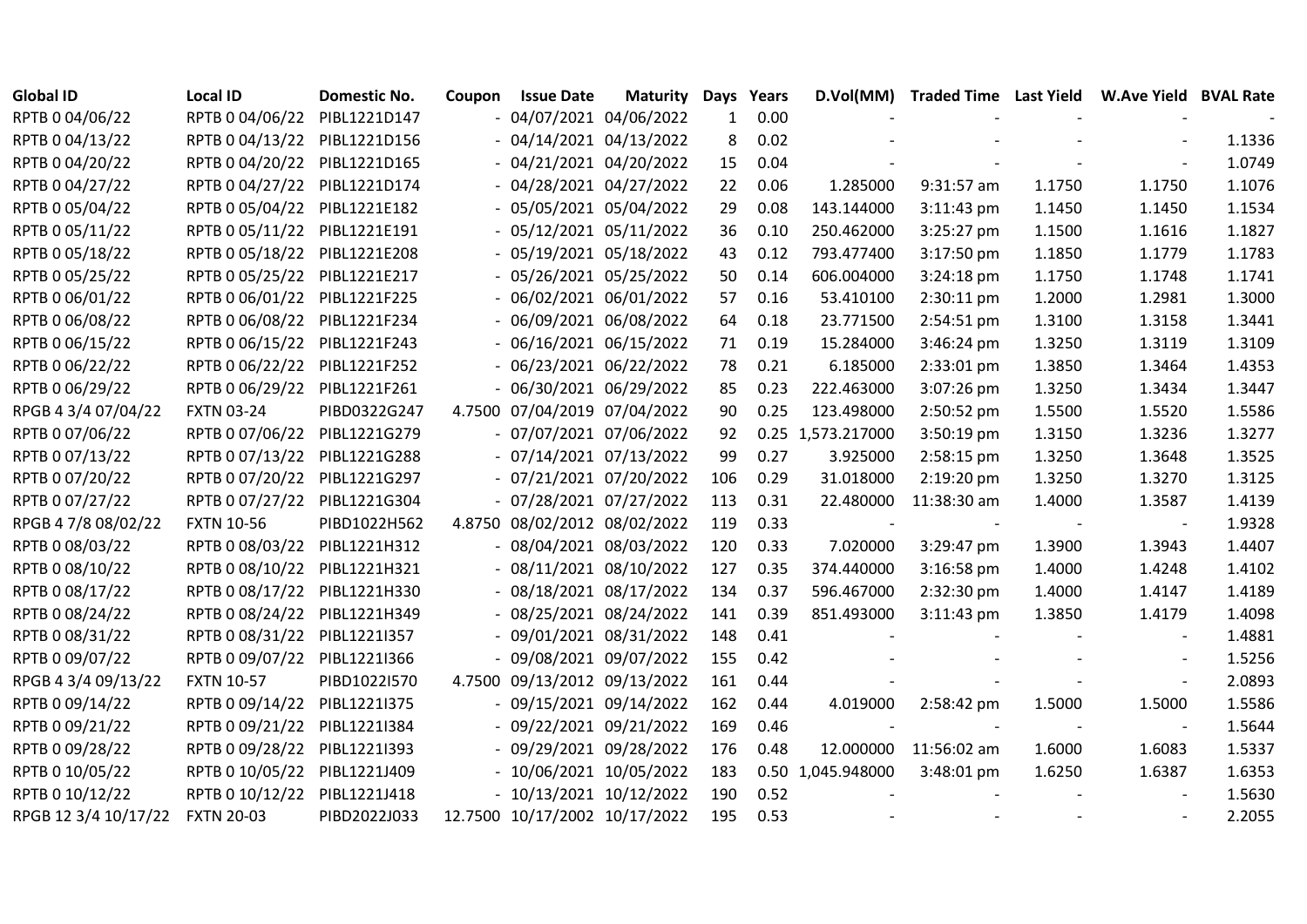| <b>Global ID</b>     | <b>Local ID</b>              | <b>Domestic No.</b> | Coupon | <b>Issue Date</b>             | <b>Maturity</b> | Days | Years | D.Vol(MM)         | <b>Traded Time Last Yield</b> |        | <b>W.Ave Yield BVAL Rate</b> |        |
|----------------------|------------------------------|---------------------|--------|-------------------------------|-----------------|------|-------|-------------------|-------------------------------|--------|------------------------------|--------|
| RPTB 0 10/19/22      | RPTB 0 10/19/22              | PIBL1221J427        |        | $-10/20/2021$ $10/19/2022$    |                 | 197  | 0.54  | 4.588000          | 2:32:36 pm                    | 1.4750 | 1.4750                       | 1.5719 |
| RPTB 0 10/26/22      | RPTB 0 10/26/22 PIBL1221J436 |                     |        | $-10/27/2021$ $10/26/2022$    |                 | 204  | 0.56  | 137.751000        | 11:58:58 am                   | 1.5775 | 1.5773                       | 1.5798 |
| RPTB 0 11/02/22      | RPTB 0 11/02/22              | PIBL1221K443        |        | $-11/03/2021$ $11/02/2022$    |                 | 211  | 0.58  | 16.508000         | 2:24:39 pm                    | 1.5500 | 1.5500                       | 1.5701 |
| RPTB 0 11/09/22      | RPTB 0 11/09/22              | PIBL1221K452        |        | $-11/10/2021$ $11/09/2022$    |                 | 218  | 0.60  |                   |                               |        |                              | 1.5602 |
| RPTB 0 11/16/22      | RPTB 0 11/16/22              | PIBL1221K461        |        | $-11/17/2021$ 11/16/2022      |                 | 225  | 0.62  |                   |                               |        |                              | 1.5480 |
| RPTB 0 11/23/22      | RPTB 0 11/23/22              | PIBL1221K470        |        | $-11/24/2021$ $11/23/2022$    |                 | 232  | 0.64  |                   |                               |        | $\sim$                       | 1.5506 |
| RPTB 0 11/29/22      | RPTB 0 11/29/22              | PIBL1221L488        |        | $-12/01/2021$ $11/29/2022$    |                 | 238  | 0.65  | 38.220000         | 2:10:18 pm                    | 1.6500 | 1.6042                       | 1.5500 |
| RPGB 4 5/8 12/04/22  | RTB 05-11                    | PIID0522L114        |        | 4.6250 12/04/2017 12/04/2022  |                 | 243  | 0.67  | 623.153000        | 3:44:00 pm                    | 2.4000 | 2.3889                       | 2.3883 |
| RPGB 4 12/06/22      | <b>FXTN 10-58</b>            | PIBD1022L585        |        | 4.0000 12/06/2012 12/06/2022  |                 | 245  | 0.67  | 0.350000          | 2:05:21 pm                    | 2.4500 | 2.4500                       | 2.5061 |
| RPTB 0 12/07/22      | RPTB 0 12/07/22              | PIBL1221L497        |        | - 12/07/2021 12/07/2022       |                 | 246  | 0.67  |                   |                               |        | $\sim$                       | 1.5850 |
| RPTB 0 12/14/22      | RPTB 0 12/14/22              | PIBL1221L503        |        | - 12/15/2021 12/14/2022       |                 | 253  | 0.69  | 13.550000         | 3:05:09 pm                    | 1.5900 | 1.5900                       | 1.5800 |
| RPTB 0 01/04/23      | RPTB 0 01/04/23              | PIBL1222A013        |        | $-01/05/202201/04/2023$       |                 | 274  | 0.75  |                   |                               |        | $\overline{\phantom{a}}$     | 1.6396 |
| RPTB 0 01/11/23      | RPTB 0 01/11/23              | PIBL1222A022        |        | $-01/12/2022 01/11/2023$      |                 | 281  | 0.77  | 10.700000         | $3:14:17$ pm                  | 1.6000 | 1.6000                       | 1.6239 |
| RPTB 0 01/18/23      | RPTB 0 01/18/23              | PIBL1222A031        |        | $-01/19/2022 01/18/2023$      |                 | 288  | 0.79  |                   |                               |        |                              | 1.6504 |
| RPTB 0 01/25/23      | RPTB 0 01/25/23              | PIBL1222A040        |        | $-01/26/2022 01/25/2023$      |                 | 295  | 0.81  |                   |                               |        |                              | 1.6672 |
| RPTB 0 02/01/23      | RPTB 0 02/01/23              | PIBL1222B058        |        | $-02/02/2022 02/01/2023$      |                 | 302  | 0.83  | 20.000000         | $2:22:11$ pm                  | 1.6000 | 1.6000                       | 1.6826 |
| RPTB 0 02/08/23      | RPTB 0 02/08/23              | PIBL1222B067        |        | $-02/09/2022 02/08/2023$      |                 | 309  | 0.85  | 1.000000          | 2:33:43 pm                    | 1.6250 | 1.6250                       | 1.6250 |
| RPGB 4 3/8 02/11/23  | RTB 03-10                    | PIID0323B101        |        | 4.3750 02/11/2020 02/11/2023  |                 | 312  |       | 0.85 3,369.823000 | 3:48:19 pm                    | 2.5150 | 2.5935                       | 2.5238 |
| RPTB 0 02/15/23      | RPTB 0 02/15/23              | PIBL1222B076        |        | $-02/16/2022 02/15/2023$      |                 | 316  | 0.87  |                   |                               |        |                              | 1.7106 |
| RPGB 13 02/20/23     | <b>FXTN 20-04</b>            | PIBD2023B048        |        | 13.0000 02/20/2003 02/20/2023 |                 | 321  | 0.88  | 0.030000          | 10:26:37 am                   | 2.7000 | 2.7000                       | 2.5515 |
| RPTB 0 02/22/23      | RPTB 0 02/22/23              | PIBL1222B085        |        | $-02/23/2022 02/22/2023$      |                 | 323  | 0.88  | 256.176000        | $3:14:16$ pm                  | 1.6250 | 1.6251                       | 1.6335 |
| RPGB 5 1/2 03/08/23  | <b>FXTN 05-75</b>            | PIBD0523C752        |        | 5.5000 03/08/2018 03/08/2023  |                 | 337  | 0.92  | 116.500000        | 3:35:29 pm                    | 2.5775 | 2.5743                       | 2.6417 |
| RPTB 0 03/15/23      | RPTB 0 03/15/23              | PIBL1222C119        |        | $-03/16/2022$ 03/15/2023      |                 | 344  | 0.94  | 1.950000          | 11:20:16 am                   | 1.6500 | 1.6500                       | 1.7606 |
| RPTB 0 03/22/23      | RPTB 0 03/22/23              | PIBL1222C128        |        | $-03/23/2022 03/22/2023$      |                 | 351  | 0.96  | 27.757000         | 3:43:17 pm                    | 1.7100 | 1.7015                       | 1.7086 |
| RPTB 0 04/05/23      | RPTB 0 04/05/23              | PIBL1222D145        |        | $-04/06/2022$ 04/05/2023      |                 | 365  |       | 1.00 1,272.423000 | 3:23:07 pm                    | 1.8220 | 1.8104                       | 1.8826 |
| RPGB 3 1/2 04/21/23  | <b>FXTN 07-58</b>            | PIBD0723D588        |        | 3.5000 04/21/2016 04/21/2023  |                 | 381  | 1.04  | 224.948000        | 3:06:39 pm                    | 2.6000 | 2.6890                       | 2.6301 |
| RPGB 11 7/8 05/29/23 | <b>FXTN 20-05</b>            | PIBD2023E054        |        | 11.8750 05/29/2003 05/29/2023 |                 | 419  | 1.15  |                   |                               |        |                              | 2.7651 |
| RPGB 3 1/4 08/15/23  | RTB 10-04                    | PIID1023H046        |        | 3.2500 08/15/2013 08/15/2023  |                 | 497  | 1.36  | 20.720000         | 3:47:19 pm                    | 3.3000 | 3.1611                       | 3.1541 |
| RPGB 2 3/8 09/10/23  | <b>FXTN 03-25</b>            | PIBD0323I252        |        | 2.3750 09/10/2020 09/10/2023  |                 | 523  | 1.43  |                   |                               |        |                              | 3.1113 |
| RPGB 11 3/8 10/23/23 | <b>FXTN 20-06</b>            | PIBD2023J068        |        | 11.3750 10/23/2003 10/23/2023 |                 | 566  | 1.55  |                   |                               |        |                              | 3.0515 |
| RPGB 2 3/8 03/09/24  | RTB 03-11                    | PIID0324C115        |        | 2.3750 03/09/2021 03/09/2024  |                 | 704  | 1.93  | 466.128000        | 3:54:28 pm                    | 3.1250 | 3.1012                       | 3.1095 |
| RPGB 6 1/4 03/12/24  | RTB 05-12                    | PIID0524C129        |        | 6.2500 03/12/2019 03/12/2024  |                 | 707  | 1.94  | 2.200000          | 11:12:52 am                   | 3.2500 | 3.1886                       | 3.2301 |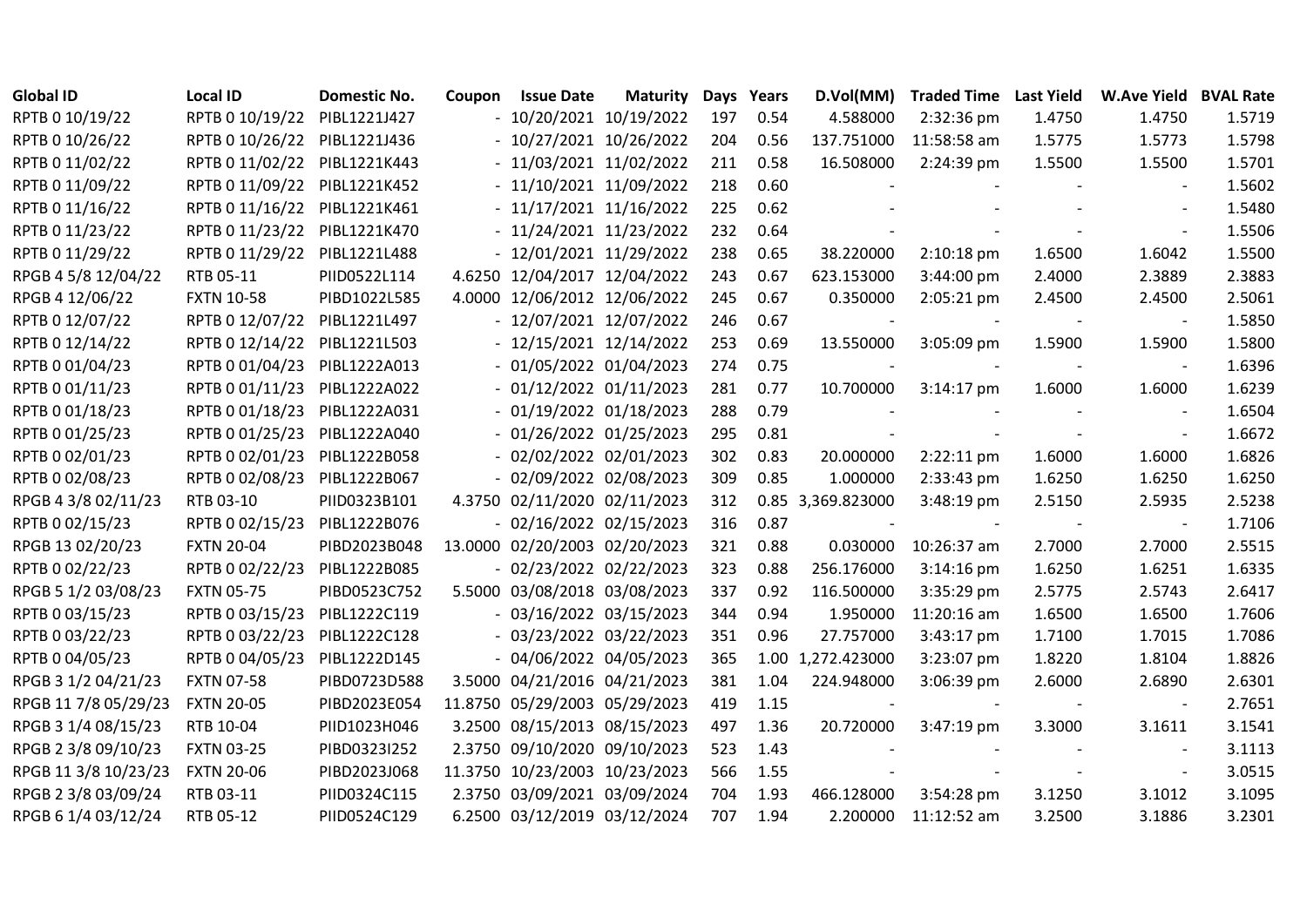| <b>Global ID</b>     | <b>Local ID</b>   | <b>Domestic No.</b> | Coupon | <b>Issue Date</b>             | <b>Maturity</b>                     | Days | Years |                   | D.Vol(MM) Traded Time Last Yield W.Ave Yield BVAL Rate |        |                          |        |
|----------------------|-------------------|---------------------|--------|-------------------------------|-------------------------------------|------|-------|-------------------|--------------------------------------------------------|--------|--------------------------|--------|
| RPGB 4 1/2 04/20/24  | <b>FXTN 07-59</b> | PIBD0724D595        |        | 4.5000 04/20/2017 04/20/2024  |                                     | 746  | 2.04  |                   |                                                        |        |                          | 3.4016 |
| RPGB 12 3/8 06/03/24 | <b>FXTN 20-07</b> | PIBD2024F075        |        | 12.3750 06/03/2004 06/03/2024 |                                     | 790  | 2.16  |                   |                                                        |        |                          | 3.4855 |
| RPGB 12 7/8 08/05/24 | <b>FXTN 20-08</b> | PIBD2024H086        |        | 12.8750 08/05/2004 08/05/2024 |                                     | 853  | 2.34  |                   |                                                        |        |                          | 3.6057 |
| RPGB 4 1/8 08/20/24  | <b>FXTN 10-59</b> | PIBD1024H595        |        | 4.1250 08/20/2014 08/20/2024  |                                     | 868  | 2.38  |                   |                                                        |        |                          | 3.6586 |
| RPGB 4 1/4 10/17/24  | <b>FXTN 05-76</b> | PIBD0524J762        |        | 4.2500 10/17/2019 10/17/2024  |                                     | 926  | 2.54  |                   |                                                        |        |                          | 3.7527 |
| RPGB 13 3/4 11/11/24 | <b>FXTN 20-09</b> | PIBD2024K091        |        | 13.7500 11/11/2004 11/11/2024 |                                     | 951  | 2.60  |                   |                                                        |        | $\overline{\phantom{a}}$ | 3.7926 |
| RPGB 5 3/4 04/12/25  | <b>FXTN 07-61</b> | PIBD0725D618        |        |                               | 5.7500 04/12/2018 04/12/2025 1,103  |      | 3.02  |                   | 23.000000 11:39:41 am                                  | 3.9250 | 3.9250                   | 4.1050 |
| RPGB 12 1/8 04/14/25 | <b>FXTN 20-10</b> | PIBD2025D103        |        |                               | 12.1250 04/14/2005 04/14/2025 1,105 |      | 3.03  |                   |                                                        |        |                          | 4.0846 |
| RPGB 2 5/8 08/12/25  | RTB 05-13         | PIID0525H130        |        |                               | 2.6250 08/12/2020 08/12/2025 1,225  |      | 3.35  | 564.396000        | 3:25:04 pm                                             | 4.1250 | 4.1055                   | 4.1543 |
| RPGB 3 5/8 09/09/25  | <b>FXTN 10-60</b> | PIBD1025I608        |        |                               | 3.6250 09/09/2015 09/09/2025 1,253  |      | 3.43  | 29.800000         | 2:24:10 pm                                             | 4.2600 | 4.2526                   | 4.5227 |
| RPGB 12 1/8 10/20/25 | <b>FXTN 20-11</b> | PIBD2025J116        |        |                               | 12.1250 10/20/2005 10/20/2025 1,294 |      | 3.54  |                   |                                                        |        |                          | 4.4118 |
| RPGB 18 1/4 11/29/25 | <b>FXTN 25-01</b> | PIBD2525K015        |        |                               | 18.2500 11/29/2000 11/29/2025 1,334 |      | 3.65  |                   |                                                        |        |                          | 4.4811 |
| RPGB 10 1/4 01/19/26 | <b>FXTN 20-12</b> | PIBD2026A122        |        |                               | 10.2500 01/19/2006 01/19/2026 1,385 |      | 3.79  |                   |                                                        |        |                          | 4.5615 |
| RPGB 6 1/4 02/14/26  | <b>FXTN 07-62</b> | PIBD0726B627        |        |                               | 6.2500 02/14/2019 02/14/2026 1,411  |      | 3.86  |                   |                                                        |        |                          | 4.6320 |
| RPGB 3 3/8 04/08/26  | <b>FXTN 05-77</b> | PIBD0526D772        |        |                               | 3.3750 04/08/2021 04/08/2026 1,464  |      | 4.01  | 861.000000        | $3:42:14 \text{ pm}$                                   | 4.7775 | 4.8043                   | 4.7931 |
| RPGB 3 1/2 09/20/26  | RTB 10-05         | PIID1026I057        |        |                               | 3.5000 09/20/2016 09/20/2026 1,629  |      | 4.46  | 3.000000          | 11:57:10 am                                            | 4.8500 | 4.8500                   | 4.9129 |
| RPGB 6 1/4 10/20/26  | RTB 15-01         | PIID1526J019        |        |                               | 6.2500 10/20/2011 10/20/2026 1,659  |      | 4.54  | 2.366000          | 11:28:59 am                                            | 4.9000 | 4.9000                   | 4.9507 |
| RPGB 8 12/07/26      | <b>FXTN 20-13</b> | PIBD2026L139        |        |                               | 8.0000 12/07/2006 12/07/2026 1,707  |      | 4.67  |                   |                                                        |        | $\overline{\phantom{a}}$ | 5.0113 |
| RPGB 5 3/8 03/01/27  | RTB 15-02         | PIID1527C023        |        |                               | 5.3750 03/01/2012 03/01/2027 1,791  |      | 4.90  | 0.050000          | 2:55:24 pm                                             | 3.1000 | 3.1000                   | 5.1173 |
| RPGB 4 7/8 03/04/27  | RTB 05-15         | PIID0527C159        |        |                               | 4.8750 03/04/2022 03/04/2027 1,794  |      |       | 4.91 4,868.543000 | 3:59:35 pm                                             | 5.0625 | 5.0763                   | 5.0657 |
| RPGB 4 3/4 05/04/27  | <b>FXTN 10-61</b> | PIBD1027E617        |        |                               | 4.7500 05/04/2017 05/04/2027 1,855  |      | 5.08  |                   |                                                        |        | $\overline{\phantom{a}}$ | 5.1978 |
| RPGB 4 5/8 06/02/27  | RTB 05-14         | PIID0527L140        |        |                               | 4.6250 12/02/2021 06/02/2027 1,884  |      | 5.16  | 18.000000         | 3:19:00 pm                                             | 5.0450 | 5.0763                   | 5.1708 |
| RPGB 8 5/8 09/06/27  | <b>FXTN 20-14</b> | PIBD2027I140        |        |                               | 8.6250 09/06/2007 09/06/2027 1,980  |      | 5.42  |                   |                                                        |        | $\overline{\phantom{a}}$ | 5.2934 |
| RPGB 6 1/4 03/22/28  | <b>FXTN 10-63</b> | PIBD1028C635        |        |                               | 6.2500 03/22/2018 03/22/2028 2,178  |      | 5.96  |                   |                                                        |        |                          | 5.4615 |
| RPGB 3 5/8 04/22/28  | <b>FXTN 07-64</b> | PIBD0728D649        |        |                               | 3.6250 04/22/2021 04/22/2028 2,209  |      | 6.05  |                   |                                                        |        |                          | 5.5462 |
| RPGB 3 3/4 08/12/28  | <b>FXTN 07-65</b> | PIBD0728H654        |        |                               | 3.7500 08/12/2021 08/12/2028 2,321  |      | 6.36  | 100.000000        | 3:05:04 pm                                             | 5.4500 | 5.4500                   | 5.5009 |
| RPGB 9 1/2 12/04/28  | <b>FXTN 20-15</b> | PIBD2028L151        |        |                               | 9.5000 12/04/2008 12/04/2028 2,435  |      | 6.67  |                   |                                                        |        |                          | 5.5867 |
| RPGB 6 7/8 01/10/29  | <b>FXTN 10-64</b> | PIBD1029A644        |        |                               | 6.8750 01/10/2019 01/10/2029 2,472  |      | 6.77  |                   |                                                        |        |                          | 5.7492 |
| RPGB 8 3/4 05/27/30  | <b>FXTN 20-16</b> | PIBD2030E166        |        |                               | 8.7500 05/27/2010 05/27/2030 2,974  |      | 8.14  |                   |                                                        |        |                          | 5.7607 |
| RPGB 2 7/8 07/09/30  | <b>FXTN 10-65</b> | PIBD1030G655        |        |                               | 2.8750 07/09/2020 07/09/2030 3,017  |      | 8.26  |                   |                                                        |        | $\overline{\phantom{a}}$ | 5.6043 |
| RPGB 12 1/2 07/28/30 | <b>FXTN 25-02</b> | PIBD2530G029        |        |                               | 12.5000 07/28/2005 07/28/2030 3,036 |      | 8.31  |                   |                                                        |        |                          | 5.7788 |
| RPGB 11 1/4 01/26/31 | <b>FXTN 25-03</b> | PIBD2531A032        |        |                               | 11.2500 01/26/2006 01/26/2031 3,218 |      | 8.81  |                   |                                                        |        |                          | 5.8317 |